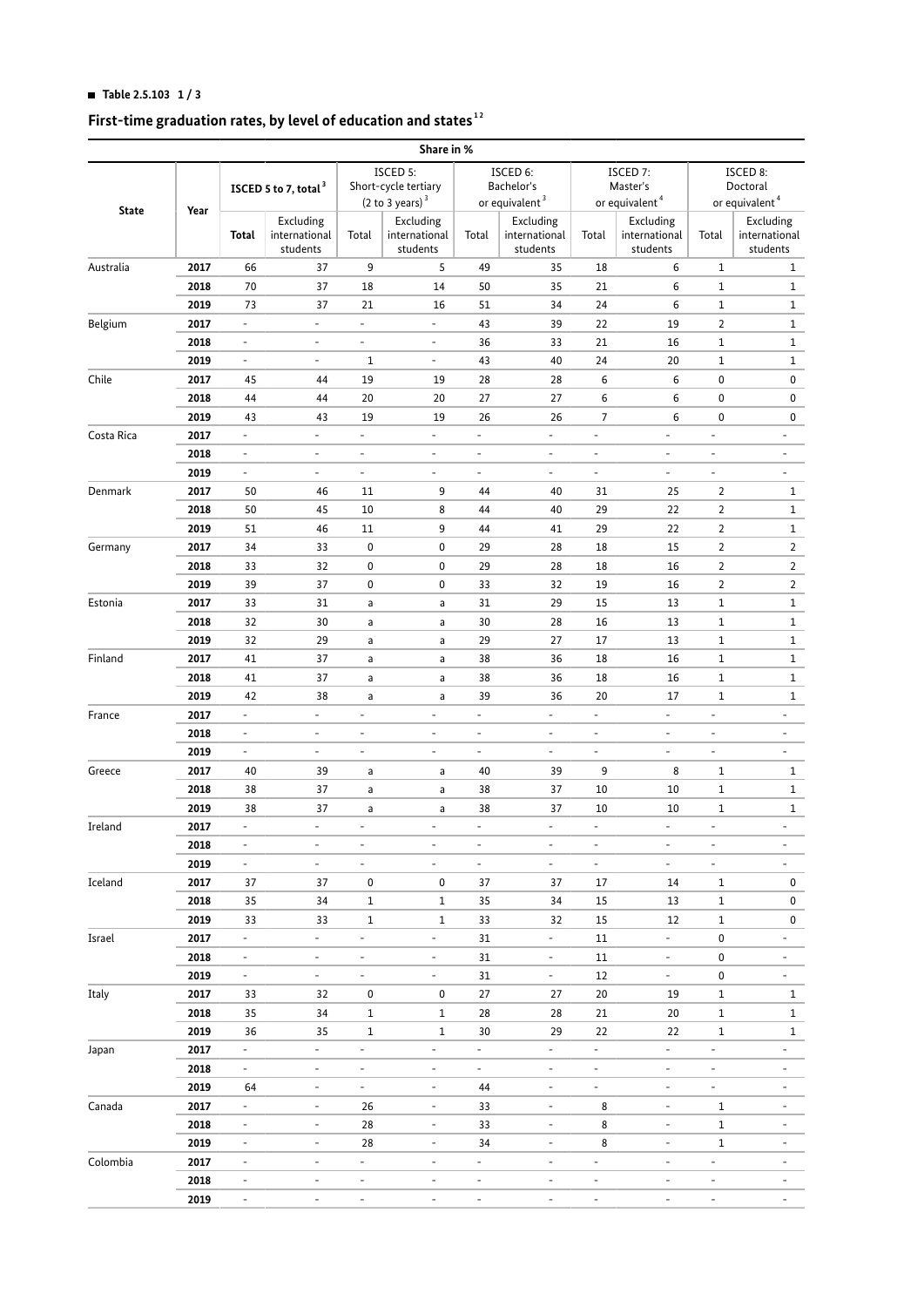# **HI Table 2.5.103 2 / 3**

#### **First-time graduation rates, by level of education and states  [1](#page-2-0) [2](#page-2-1)**

|                       |      |                                  |                                        |                                                                         | Share in %                             |                                                      |                                        |                                                    |                                        |                                                    |                                        |
|-----------------------|------|----------------------------------|----------------------------------------|-------------------------------------------------------------------------|----------------------------------------|------------------------------------------------------|----------------------------------------|----------------------------------------------------|----------------------------------------|----------------------------------------------------|----------------------------------------|
| <b>State</b>          | Year | ISCED 5 to 7, total <sup>3</sup> |                                        | ISCED 5:<br>Short-cycle tertiary<br>$(2 \text{ to } 3 \text{ years})^3$ |                                        | ISCED 6:<br>Bachelor's<br>or equivalent <sup>3</sup> |                                        | ISCED 7:<br>Master's<br>or equivalent <sup>4</sup> |                                        | ISCED 8:<br>Doctoral<br>or equivalent <sup>4</sup> |                                        |
|                       |      | Total                            | Excluding<br>international<br>students | Total                                                                   | Excluding<br>international<br>students | Total                                                | Excluding<br>international<br>students | Total                                              | Excluding<br>international<br>students | Total                                              | Excluding<br>international<br>students |
| Korea                 | 2017 | $\blacksquare$                   | $\overline{\phantom{a}}$               | $\overline{\phantom{a}}$                                                | $\blacksquare$                         | $\overline{\phantom{a}}$                             | $\overline{\phantom{a}}$               | $\overline{\phantom{a}}$                           | $\overline{\phantom{a}}$               | $\mathbf{1}$                                       | $\overline{\phantom{a}}$               |
|                       | 2018 | $\overline{\phantom{a}}$         | ÷,                                     | $\overline{\phantom{a}}$                                                | $\overline{\phantom{a}}$               | $\overline{\phantom{a}}$                             | $\overline{\phantom{a}}$               | $\overline{\phantom{a}}$                           | $\blacksquare$                         | $\mathbf{1}$                                       | $\overline{\phantom{a}}$               |
|                       | 2019 | $\overline{\phantom{a}}$         | $\overline{a}$                         | $\overline{\phantom{a}}$                                                | $\blacksquare$                         | $\overline{\phantom{a}}$                             | $\overline{\phantom{a}}$               | $\overline{\phantom{a}}$                           | $\overline{\phantom{a}}$               | $\mathbf{1}$                                       | ÷.                                     |
| Latvia                | 2017 | 36                               | 34                                     | 8                                                                       | 8                                      | 26                                                   | 25                                     | 13                                                 | 12                                     | 0                                                  | 0                                      |
|                       | 2018 | 39                               | 37                                     | 9                                                                       | 9                                      | 29                                                   | 27                                     | 14                                                 | 12                                     | 0                                                  | 0                                      |
|                       | 2019 | 39                               | 37                                     | 9                                                                       | 9                                      | 28                                                   | 26                                     | 14                                                 | 12                                     | 0                                                  | 0                                      |
| Lithuania             | 2017 | 49                               | 48                                     | a                                                                       | a                                      | 46                                                   | 45                                     | 16                                                 | 15                                     | 1                                                  | 1                                      |
|                       | 2018 | 52                               | 50                                     | a                                                                       | a                                      | 48                                                   | 47                                     | 16                                                 | 15                                     | 1                                                  | $\mathbf{1}$                           |
|                       | 2019 | 51                               | 49                                     | a                                                                       | a                                      | 47                                                   | 46                                     | 16                                                 | 14                                     | 1                                                  | 1                                      |
| Luxembourg            | 2017 | 15                               | 10                                     | 3                                                                       | 3                                      | 8                                                    | 6                                      | 7                                                  | 2                                      | 1                                                  | 0                                      |
|                       | 2018 | 10                               | 8                                      | 3                                                                       | $\overline{2}$                         | $\overline{7}$                                       | 6                                      | 7                                                  | 4                                      | 1                                                  | 0                                      |
|                       | 2019 | 10                               | $\frac{1}{2}$                          | 3                                                                       | $\qquad \qquad \blacksquare$           | $\overline{7}$                                       | 6                                      | 5                                                  | 2                                      | $\mathbf 1$                                        | 0                                      |
| Mexico                | 2017 | 28                               | $\overline{\phantom{a}}$               | $\overline{2}$                                                          | $\overline{\phantom{a}}$               | 26                                                   | $\overline{\phantom{a}}$               | $\overline{\phantom{a}}$                           | $\blacksquare$                         | ÷,                                                 | $\overline{\phantom{a}}$               |
|                       | 2018 | 28                               | $\overline{\phantom{a}}$               | $\overline{2}$                                                          | $\overline{\phantom{0}}$               | 26                                                   | $\overline{\phantom{a}}$               | $\overline{\phantom{a}}$                           | $\overline{\phantom{a}}$               | $\overline{\phantom{0}}$                           | $\overline{\phantom{a}}$               |
|                       | 2019 | 29                               | ÷,                                     | $\overline{2}$                                                          | $\overline{\phantom{a}}$               | 27                                                   | $\overline{\phantom{a}}$               | $\overline{\phantom{a}}$                           | $\overline{\phantom{a}}$               | ÷,                                                 | ÷.                                     |
| New Zealand           | 2017 | 52                               | 35                                     | 17                                                                      | 10                                     | 40                                                   | 29                                     | 6                                                  | 4                                      | 1                                                  | $\mathbf{1}$                           |
|                       | 2018 | 52                               | 36                                     | 15                                                                      | 10                                     | 41                                                   | 30                                     | 7                                                  | 4                                      | $\mathbf 1$                                        | 0                                      |
|                       | 2019 | 52                               | 37                                     | 14                                                                      | 10                                     | 42                                                   | 31                                     | 8                                                  | 4                                      | 1                                                  | 0                                      |
| Netherlands           | 2017 | 45                               | 40                                     | $\mathbf{1}$                                                            | 1                                      | 44                                                   | 40                                     | 18                                                 | 13                                     | $\overline{2}$                                     | 1                                      |
|                       | 2018 | 45                               | 41                                     | $1\,$                                                                   | 1                                      | 44                                                   | 40                                     | 19                                                 | 13                                     | $\overline{2}$                                     | $\mathbf{1}$                           |
|                       | 2019 | 45                               | 40                                     | $1\,$                                                                   | 1                                      | 44                                                   | 39                                     | 20                                                 | 14                                     | $\frac{1}{2}$                                      | $\overline{\phantom{a}}$               |
|                       | 2017 | 43                               | 42                                     | 3                                                                       | 3                                      |                                                      | 36                                     |                                                    | 14                                     |                                                    |                                        |
| Norway                |      |                                  |                                        |                                                                         | 3                                      | 36                                                   |                                        | 16                                                 |                                        | 1                                                  | $\mathbf{1}$                           |
|                       | 2018 | 44                               | 43                                     | 3                                                                       |                                        | 37                                                   | 36                                     | 16                                                 | 15                                     | 1                                                  | $\mathbf{1}$                           |
|                       | 2019 | 45                               | 45                                     | 3                                                                       | 3                                      | 38                                                   | 37                                     | 17                                                 | 16                                     | 1                                                  | $\mathbf{1}$                           |
| Austria               | 2017 | 41                               | 35                                     | 24                                                                      | 24                                     | 22                                                   | 18                                     | 18                                                 | 13                                     | 1                                                  | $\mathbf{1}$                           |
|                       | 2018 | 42                               | 35                                     | 25                                                                      | 25                                     | 21                                                   | 17                                     | 18                                                 | 13                                     | 1                                                  | 1                                      |
|                       | 2019 | 43                               | 36                                     | 25                                                                      | 25                                     | 23                                                   | 19                                     | 18                                                 | 13                                     | $\mathbf 1$                                        | 1                                      |
| Poland                | 2017 | $\overline{\phantom{a}}$         | $\overline{\phantom{0}}$               | 0                                                                       | 0                                      | $\overline{\phantom{a}}$                             | $\overline{\phantom{a}}$               | $\overline{\phantom{a}}$                           | $\overline{\phantom{a}}$               | ÷                                                  | $\overline{\phantom{a}}$               |
|                       | 2018 | $\overline{\phantom{a}}$         | $\overline{\phantom{0}}$               | 0                                                                       | 0                                      | $\overline{\phantom{a}}$                             | $\overline{\phantom{a}}$               | $\overline{\phantom{a}}$                           | $\overline{\phantom{a}}$               | -                                                  | $\overline{\phantom{a}}$               |
|                       | 2019 | $\overline{\phantom{a}}$         | ÷,                                     | 0                                                                       | 0                                      | $\overline{\phantom{a}}$                             | $\blacksquare$                         | $\overline{\phantom{a}}$                           | $\overline{\phantom{a}}$               | ÷                                                  | $\overline{\phantom{a}}$               |
| Portugal              | 2017 | 42                               | 41                                     | 3                                                                       | 3                                      | 32                                                   | 32                                     | 18                                                 | 17                                     | $\mathbf 1$                                        | $\mathbf 1$                            |
| Sweden<br>Switzerland | 2018 | 44                               | 43                                     | 3                                                                       | 3                                      | 35                                                   | 34                                     | 19                                                 | 18                                     | 1                                                  | $\mathbf{1}$                           |
|                       | 2019 | 44                               | 43                                     | 4                                                                       | 3                                      | 34                                                   | 34                                     | 20                                                 | 18                                     | $\mathbf 1$                                        | $\mathbf{1}$                           |
|                       | 2017 | 27                               | 24                                     | 4                                                                       | 4                                      | 18                                                   | 18                                     | 15                                                 | 12                                     | $\,1$                                              | $\mathbf{1}$                           |
|                       | 2018 | 28                               | 25                                     | 4                                                                       | 4                                      | 18                                                   | 18                                     | 16                                                 | 12                                     | $\,1$                                              | $\mathbf 1$                            |
|                       | 2019 | 32                               | 29                                     | 4                                                                       | 4                                      | 18                                                   | 18                                     | 16                                                 | 12                                     | $\,1$                                              | $\mathbf{1}$                           |
|                       | 2017 | 38                               | 35                                     | 0                                                                       | 0                                      | 38                                                   | 35                                     | 16                                                 | 12                                     | 3                                                  | $\mathbf{1}$                           |
|                       | 2018 | 39                               | 36                                     | 0                                                                       | 0                                      | 39                                                   | 35                                     | 16                                                 | 12                                     | 3                                                  | $\mathbf{1}$                           |
|                       | 2019 | 40                               | 36                                     | 0                                                                       | 0                                      | 40                                                   | 36                                     | 17                                                 | 12                                     | 3                                                  | $\mathbf{1}$                           |
| Slovak Republic       | 2017 | 32                               | 31                                     | $1\,$                                                                   | 1                                      | 29                                                   | 28                                     | 29                                                 | 28                                     | $\mathbf 1$                                        | $\mathbf{1}$                           |
|                       | 2018 | 31                               | 30                                     | $1\,$                                                                   | 1                                      | 28                                                   | 27                                     | 26                                                 | 25                                     | $\,1$                                              | $\mathbf{1}$                           |
|                       | 2019 | 29                               | 28                                     | $1\,$                                                                   | 1                                      | 26                                                   | 25                                     | 26                                                 | 24                                     | $\,1$                                              | $\mathbf{1}$                           |
| Slovenia              | 2017 | 45                               | 44                                     | 6                                                                       | 6                                      | 37                                                   | 36                                     | 19                                                 | 18                                     | $\mathbf 1$                                        | $\mathbf{1}$                           |
|                       | 2018 | 46                               | 45                                     | $\overline{7}$                                                          | 7                                      | 37                                                   | 36                                     | 21                                                 | 20                                     | $\,1$                                              | $\mathbf{1}$                           |
|                       | 2019 | 45                               | 44                                     | $\overline{7}$                                                          | 7                                      | 36                                                   | 35                                     | 21                                                 | 19                                     | $\,1$                                              | $\mathbf{1}$                           |
| Spain                 | 2017 | 52                               | 50                                     | 19                                                                      | 19                                     | 32                                                   | 31                                     | 18                                                 | 16                                     | $\mathbf 1$                                        | $\sim$                                 |
|                       | 2018 | 55                               | 52                                     | 21                                                                      | 20                                     | 32                                                   | 32                                     | 19                                                 | 16                                     | $\mathbf 1$                                        | $\overline{\phantom{a}}$               |
|                       | 2019 | 56                               | 54                                     | 22                                                                      | 22                                     | 32                                                   | 32                                     | 19                                                 | 16                                     | $\,1$                                              | $\mathbf{1}$                           |
| Czech Republic        | 2017 | 32                               | 28                                     | 0                                                                       | 0                                      | 29                                                   | 26                                     | 21                                                 | 19                                     | $\,1$                                              | $\mathbf{1}$                           |
|                       | 2018 | 32                               | 28                                     | 0                                                                       | 0                                      | 29                                                   | 25                                     | 21                                                 | 18                                     | $\mathbf 1$                                        | $\mathbf{1}$                           |
|                       | 2019 | 33                               | 28                                     | 0                                                                       | 0                                      | 29                                                   | 25                                     | 20                                                 | 17                                     | $\mathbf 1$                                        | $\mathbf{1}$                           |